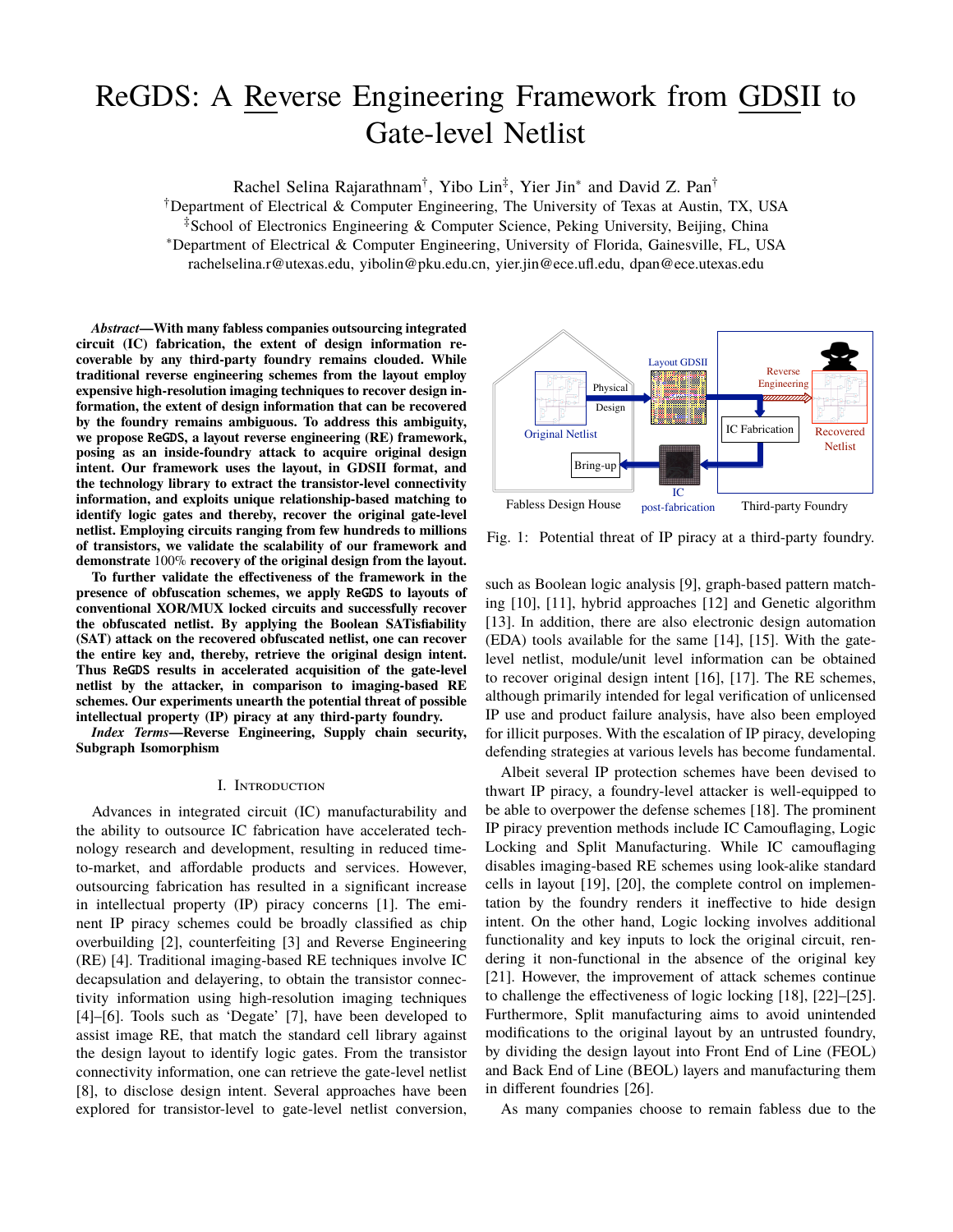expensive manufacturing costs, the security risk of loss of control over the fabrication process is inevitable. While an untrusted foundry may have hideous intent [18], the extent of original design information available to a trusted foundry remains unexplored. We explore the possibility of reverse engineering within the foundry by an untrusted entity to understand the extent of design information that is recoverable. The fabless design house generates the layout GDSII after backend design and sends it to a third-party foundry for fabrication. After fabrication, the design house receives the IC for bring-up and production, as shown in Fig. 1, where the solid blue arrows show the intended design flow. With the technology library available, it is plausible for any third-party foundry to recover the original design intent by reverse engineering the design layout, even without expensive imaging-based RE techniques.

In this paper, we examine the potential attack within a thirdparty foundry, by reverse engineering of the original design intent from the layout, depicted as the dashed red arrow in Fig. 1. To investigate the possible attack at the foundry, we develop the first layout reverse engineering framework ReGDS, from layout GDSII to the gate-level netlist. The framework employs the Layout vs Schematic comparison (LVS) tool used for physical verification [27], and a graph matching algorithm. Transistor-level connectivity information is extracted from the layout, using the LVS tool. The existing transistor-level to logic gate-level conversion schemes require prior knowledge of original design information, which is unavailable during layout RE [8]–[14], [28]. For digital circuits, the extracted netlist, from the layout GDSII, does not contain explicit power network information, resulting in inconsistent transistor terminal connections. To compensate for this inconsistency, we develop a novel connectivity representation for transistors in digital circuits, to facilitate logic gate identification using graph matching algorithm. As the proposed framework utilizes the technology library as one of its input, it can be extended to all digital transistor-based logic styles, such as CMOS, pass transistor, etc.

ReGDS provides the capability of reverse engineering from the layout to Register Transfer Level (RTL) by integrating techniques that recover higher-level macro units from the gate-level netlist [16]. This work opens the door for a new direction in layout reverse engineering, paving the way for gate-level security analysis using layout information. Our main contributions are listed as follows:

- To the best of our knowledge, we are the first to develop an end-to-end layout reverse engineering framework, ReGDS, from GDSII to the gate-level netlist, to expose the potential threat of IP piracy at any third-party foundry.
- For a unique representation of transistor connections, we propose a novel digital connectivity index (DCI) coding scheme to handle inconsistencies in transistor terminal connections, to accelerate connectivity-based pattern matching.
- In comparison to traditional imaging-based RE schemes, the proposed ReGDS framework significantly accelerates the process of layout reverse engineering to retrieve the

original gate-level netlist at the foundry.

• Experimental results demonstrate successful and complete recovery of the original design from both unobfuscated and obfuscated layouts, affirming the inherent threat of possible IP piracy at the foundry.

The rest of the paper is organized as follows: Section II provides a background on the Layout vs Schematic comparison check and graph matching algorithm, employed in the proposed framework. Section III presents the ReGDS framework and the experiments are reported in Section IV. Section V demonstrates the effectiveness of the proposed ReGDS framework even in the presence of obfuscation schemes, and finally, Section VI concludes the paper.

## II. Preliminaries

This section provides a brief overview to the Layout vs Schematic comparison check, used in physical design verification, and graph matching problem, which form an integral part of the proposed ReGDS framework.

#### *A. Layout vs Schematic Comparison Check*

Circuit connectivity at different stages of design - schematic and layout, is widely represented in SPICE format [29], comprising of subcircuit definition(s) referred to as '*subckt*(s)'. We refer to leaf circuit elements such as transistors, resistors, capacitors, and diodes, as '*devices*'. While Design Rule Checks ensure manufacturability of the design layout, the Layout vs Schematic comparison (LVS) check ensures the functional correspondence of the design layout to the original design intent. The LVS checker reads in a source database (circuit schematic or gate-level netlist) and the corresponding layout database (in GDSII format) along with the technology library rule information, consisting of device recognition and layout metal layer definitions, as depicted in Fig. 2.

Intermediate SPICE netlist are generated from both the source and layout databases, and a one-to-one correspondence matching is performed based on '*device*' type and connectivity. The generated intermediate SPICE netlists differ in the hierarchical structure - the source extracted netlist is logicdriven, while that of the layout is based on physical location and connectivity. While the LVS tool allows both *flat* and *hierarchical* modes of operation, the latter is preferred for scalability. In *hierarchical* mode, the LVS tool runtime is in the order of  $O(M)$ , where *M* refers to the total hierarchical units in the layout database. As the intermediate netlists are



Fig. 2: Layout vs Schematic check.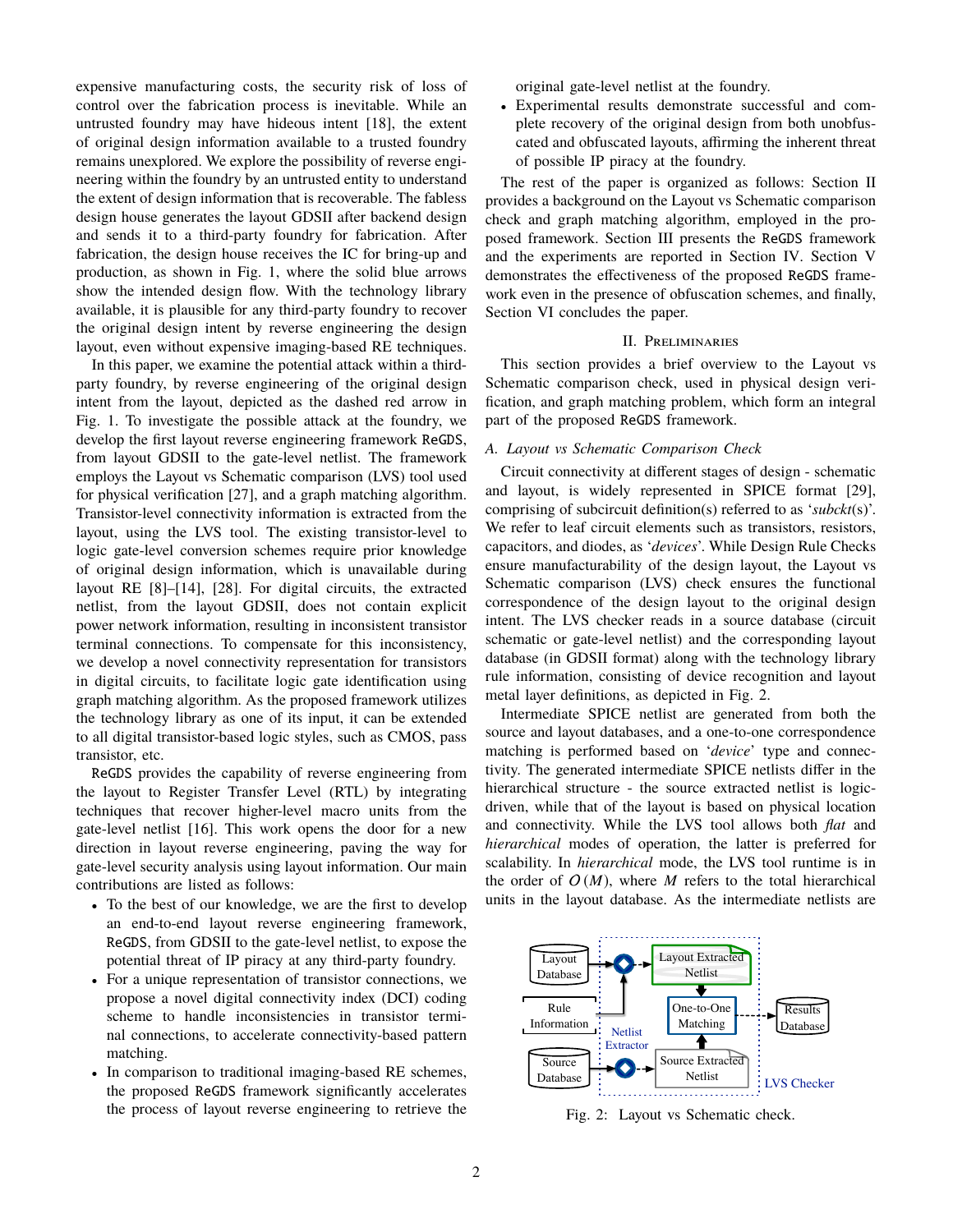generated irrespective of whether the LVS check passes or fails, we obtain the layout extracted SPICE netlist even in the absence of the original source database.

The layout extracted netlist consists of the below three types of *subckts*:

- *Leaf subckts* consists of *devices*,
- *Mixed subckts* comprising of both *devices* and other *subckt* instances, and
- *Hierarchical subckts* contains instances of other *subckts*.

The top-level modules are *hierarchical subckt*s, while the leaf modules are *leaf subckt*s. *Mixed subckt*s are generally found distributed at other levels.

## *B. Graph Isomorphism*

Exact graph matching or graph isomorphism identifies the unique one-to-one mapping between the sets of vertices of two graphs. Graphs  $G(V_G, E_G)$  and  $H(V_H, E_H)$  are isomorphic if there exists a bijective mapping, between the sets of vertices,  $f: V_G \to V_H$  such that an edge  $(u, v) \in E_G$  if and only if  $(f(u), f(v)) \in E_H$ , and is represented as  $G \simeq H$ . Subgraph isomorphism, a generalization of the graph isomorphism problem, determines the existence of a subgraph, within the larger graph *G*, that is isomorphic to *H*. However, as graph isomorphism is a NP-problem and the subgraph isomorphism problem is NP-complete, no known polynomial algorithms exist [30].

In this work, we employ the *vf2* subgraph isomorphism algorithm [30], which is based on Depth First Search and backtracking, for logic gate identification. This algorithm has a spatial complexity of  $O(|V_G|)$  with a best and worst case time complexity of  $O(|V_G|^2)$  and  $O(|V_G|! \cdot |V_G|)$ , respectively, where  $|V_G|$  represents the number of vertices in the larger graph *G*. To further improve the runtime of the subgraph isomorphism algorithm, we incorporate partial matching and a staggered approach, as discussed in Section III-C.

#### III. ReGDS Framework

With the availability of the design layout and the technology library, we explore the extent of design information available to a foundry, posing as an insider attack. The proposed layout reverse engineering framework, ReGDS, is illustrated in Fig. 3. Leveraging the LVS tool, we extract the transistor connectivity information from the layout  $\bigcirc$ , as described in Section III-A. Due to the absence of power network information and thereby the current flow direction, there are inconsistencies in the transistor terminal connections. To overcome this, we develop a novel connectivity-based representation for digital circuits **<sup>2</sup>** , as explained in Section III-B. Connectivity graphs are constructed from the transistor network and pattern matching is employed to identify logic gates and thereby recover the original gate-level netlist **<sup>3</sup>** , as detailed in Section III-C.

As the proposed ReGDS framework considers the technology library as an input for reverse engineering, it is applicable to all digital transistor-based logic styles. In this work, we consider CMOS technology implementation as a proof of concept.

# *A. Transistor Connectivity Extraction*

The LVS check is employed to extract transistor connectivity from the design layout, as discussed in Section II-A. A synthetic source database is constructed that adheres to the same technology as the design layout. For instance, a simple inverter netlist is sufficient to constitute the source database. With the constructed source database and the available design layout and technology library, the LVS check is run. Though the check fails due to mismatches between the layout and the source databases, the transistor-level connectivity information is completely extracted from the layout database, in SPICE format. A post-processing step is applied on the layout extracted netlist, consisting of the following operations:

- To reduce the problem size, multiple devices connected in parallel, with similar physical features, are reduced to a single device, and
- *Mixed subckt*s, containing both hierarchical instances and *device*s, are identified and flattened, to enable logic gate identification.

## *B. Digital Connection Graph*

The repetitive standard cell blocks in digital circuit facilitate the use of pattern matching for logic gate identification. To represent connectivity between various circuit elements in a graph  $G(V, E)$ , P. Wu et al. introduced the Terminal Connectivity Index (TCI) coding scheme [31], which represents transistors as a set of vertices *V* and connections as a set of edges *E*, with edge weights representing transistor terminal connectivity. The lack of explicit power connectivity information in digital circuits, results in the layout extracted netlist to have transistor *Drain*/*Source* terminal connections that do not comply with the current flow direction. For instance in CMOS technology, the N-type transistor has the *Source* terminal at a lower potential with respect to the *Drain* terminal, while the P-type transistor has *Source* terminal at a higher potential in comparison to the *Drain*. However, the inconsistency in transistor *Drain*/*Source* terminal connectivity in the layout extracted SPICE netlist, results in one-to-many mapping for the same affiliation, with the TCI coding scheme [31].



Fig. 3: The proposed ReGDS framework.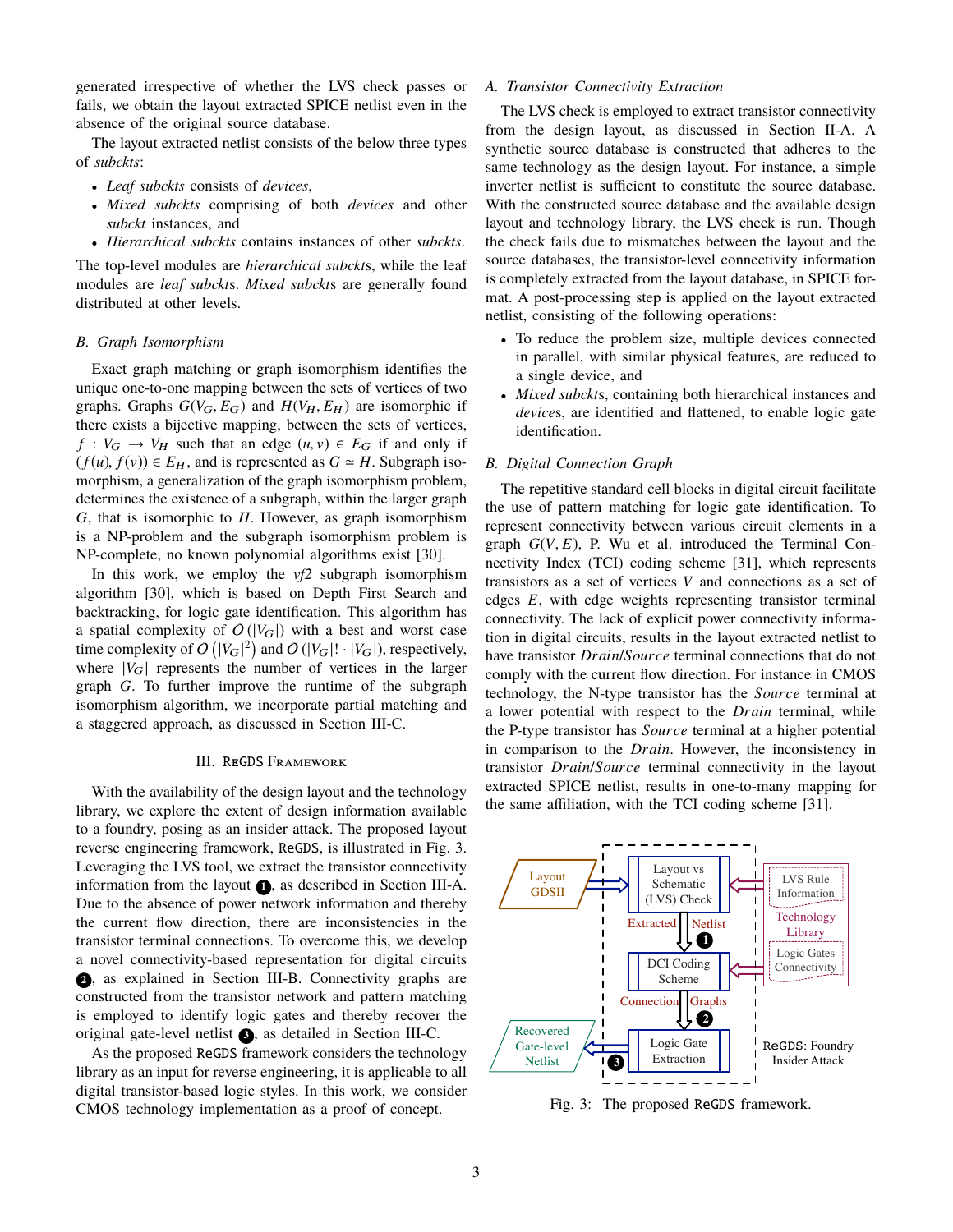TABLE I: Digital Connectivity Index for transistors  $M_i$  and *M*<sup>j</sup> , where *D*, *G*, *S* and *B* represent *Drain*, *Gate*, *Source* and *Bulk* terminals, respectively.

|                    | Terminals of $M_i$ |     |    |         |  |
|--------------------|--------------------|-----|----|---------|--|
| $DCI_{i,j}$        |                    | D/S | (÷ | $D/S-B$ |  |
|                    | D/S                |     |    |         |  |
| Terminals of $M_i$ |                    |     |    |         |  |
|                    | $D/S-B$            |     |    |         |  |

Inspired by the TCI coding scheme, we develop a Digital Connectivity Index (DCI) coding scheme, to ensure a bijective mapping between the transistor connectivity and its corresponding graph representation. The edge weights for the connection between any two transistors  $M_i$  and  $M_j$ , based on the proposed DCI coding scheme, are enumerated in Table I. We construct a labeled undirected weighted Digital Connection Graph (DCG),  $G_D(V_D, E_D)$ , using the proposed DCI coding scheme, where  $V_D$  represents the set of transistors and the set of weighted edges  $E_D$  represent transistor connectivity. The edge weight  $w_{i,j}$  is the sum of all existing digital connectivity<br>indices between the transisters M and M indices between the transistors  $M_i$  and  $M_j$ ,

$$
w_{i,j} = \alpha_{i,j} \left( \sum_{M_i} \sum_{M_j} DCI_{i,j} + \beta_i \beta_j \right)
$$
 (1)

where  $\alpha_{i,j} \in \{0,1\}$  represents the existence of connection between transistors  $M_i$  and  $M_j$ , and  $\beta_i, \beta_j \in \{0, 1\}$  represent<br>the existence of *Drain/Source* to *Bulk* terminal tie-off in the existence of *Drain*/*Source* to *Bulk* terminal tie-off in transistors  $M_i$  and  $M_j$ , respectively. For example, if transistors  $M_i$  and  $M_j$  are connected,  $\alpha_{i,j} = 1$ , and when transistor  $M_i$ has *Drain*/*Source* terminals connected to *Bulk*,  $\beta_i = 1$ .

To ensure unique representation of transistor connectivity, we assign same weights for *Drain*/*Source* terminal connections between transistors  $M_i$  and  $M_j$ , allowing the terminals to be used interchangeably. As the connection between two logic gates can be represented as the connection from *Drain*/*Source* terminal of  $M_i$  to *Gate* terminal to  $M_j$  or vice versa, we assign a minimum weight of 2. Next, we consider connections between *Drain*/*Source* terminals of transistors and assign a weight of 8; a weight of 4 is not assigned as it is possible to have two connections between  $M_i$  and  $M_j$  each with weight 2, resulting in a total of 4. Similarly, connections between the *Gate* terminals of transistors are assigned the largest weight of 32, as they generally represent connectivity within a logic gate. The additional weight of 1 is added if *Drain*/*Source* to *Bulk* terminal tie-off exists in both the transistors, to signify the end of the pullup/pulldown network in a digital circuit.

To understand the bijective mapping of the proposed DCI coding scheme, we consider two different SPICE implementations of a 2-input NAND gate by interchanging their *Drain*/*Source* terminal connections, as shown in Fig. 4(a). Using the TCI coding scheme [31], we obtain two different connection graphs as depicted in Fig. 4(b), while the proposed DCI coding scheme results in a unique DCG, as shown in Fig. 4(c). Although the *Drain*/*Source* terminal connections are interchanged, the actual connectivity remains the same, which is apprehended by our DCI coding scheme. For instance, consider transistors  $M_2$  and  $M_3$ , which have their *Drain*/*Source* terminals connected to the same net and have *Bulk* terminal tied off to *Drain*/*Source* terminals. This results in an edge weight of  $w_{2,3} = 1 \times (8 + 8 + 1) = 17$  between  $M_2$ and  $M_3$ , as shown in Fig. 4(c).

Using the proposed DCI coding scheme, we generate DCGs corresponding to the flattened *Mixed* and *leaf subckt*s within the layout extracted netlist. *Hierarchical subckt*s, containing only hierarchical components, are not considered for logic gate identification. We annotate *Γ* to represent the collection of DCGs that represents the logic gates in the technology library.

## *C. Logic Gate Identification*

Logic gates are identified by connectivity-based matching of each *subckt* digital connectivity graph (DCG)  $G_D(V_D, E_D)$ , against the set of technology library logic gate DCGs *Γ*. Net renaming is employed for tie offs in the layout netlist to avoid mismatches during pattern matching. As the worst case time



Fig. 4: (a) Two implementations of 2-input NAND gate by interchanging transistor *Drain*/*Source* terminal connections. (b) Terminal connectivity graphs using  $TCI^{[31]}$  coding scheme. (c) Unique Digital connectivity graph using the proposed DCI coding scheme.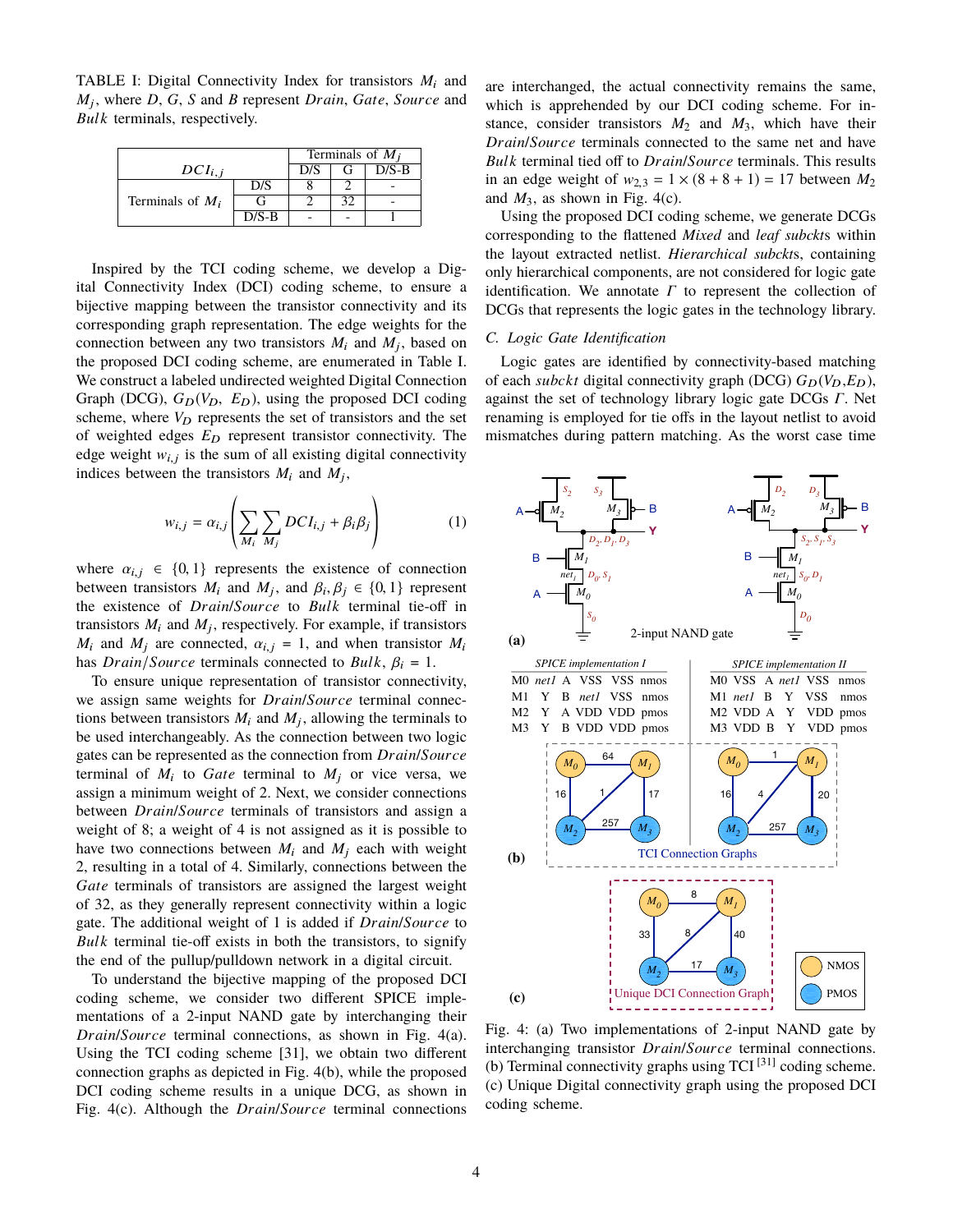complexity for subgraph isomorphism is  $O(|V_D|! \cdot |V_D|)$ , as mentioned in Section II-B, we employ *Partial match and logic stitch*, and a *Staggered* approach to further speed up the logic gate identification process.

*1) Partial Match & Logic Stitch:* To accelerate the pattern matching process, we break down large complex gates and identify them as a combination of multiple simpler gates. For example, a 2:1 multiplexer (MUX) can be built using one inverter and two transmission gates, which can be individually identified and grouped together, as shown in Fig. 5. We extend *Partial match and Logic stitch* to implement frequently occurring complex gates such as MUX, XOR/XNOR, majority gates, and adders.

*2) Staggered Pattern Matching:* A straightforward way for logic gate identification is to arrange the set of library logic gate DCGs in decreasing order of size, as *Γ'*, and compare with the *subckt* DCG  $G_D$ . We refer to this approach as the *Baseline*. Although the technology library consists of several logic gates, only a portion is generally utilized for physical design implementation. For instance, complex logic gates with six or more inputs are less probable, while basic logic gates such as NOT, NAND, NOR, XOR, XNOR, and flip flops are highly likely to be used in the design implementation. We implement a *Staggered* approach which exploits the frequency of logic gate occurrence and the dependency of pattern matching algorithm time complexity on the vertices of the larger graph. The set of library DCGs *Γ*, is divided into smaller *k* nonoverlapping sets of DCGs *Γ<sup>x</sup>* based on the graph size and logic gate frequency of occurrence, such that  $\Gamma_x \subset \Gamma$ , where *x*=1, 2, ..., *k*. After each iteration of pattern matching, the identified vertices in *subckt* DCG,  $G_D$ , are removed and a new DCG  $G'_D$ , is generated such that  $|V(G_D')| \leq |V(G_D)|$ . This reduction in problem size helps to further reduce the logic gate extraction runtime. As only the identified vertices in the graph at any stage are removed before the next stage, there is no loss of information, and the solution obtained remains optimal.

After logic gates are identified in all the *subckt*s (flattened *mixed* and *leaf*) within the layout extracted netlist, a gate-level HDL netlist is written out. The pseudo-code of the logic gate extraction (LGE) algorithm is summarized in Algorithm 1. Only *Mixed* and *leaf subckt*s are considered for LGE (lines 1-2) and the *Mixed subckt*s are flattened (line 4). Digital Connectiv ity Graphs are constructed for flattened *Mixed* and *leaf subckt*s (line 6). Logic gates are identified using a subroutine (line 7),



Fig. 5: Partial match and logic stitch of 2:1 MUX.

# **Algorithm 1** Logic Gate Extraction

**Input:** Layout extracted SPICE netlist with *N* subckts *S*<sub>D<sub>1</sub></sub>, *S*<sub>D<sub>2</sub>, ..., *S*<sub>D<sub>N</sub></sub>; Technology library-based DCGs *Γ*<br>**put:** Gate-level Netlist</sub>

; . Section III-B

**Output:** Gate-level Netlist 1: **for**  $i \leftarrow 1$  to  $N$  **do** 2: **if**  $S_{D_i}$  contains *device*(s) **then** 3: **if**  $S_{D_i}$  is a *Mixed subckt* **then** 4: Flatten  $S_{D_i}$ ; 5: **end if** 6: Construct DCG  $G_{D_i}$  from  $S_{D_i}$ 7: LogicGateIdentification  $(G_{D_i}, T)$ ; 8: **end if** 9: **end for**

10: **return** Gate-level Netlist;

|     | 11: <b>function</b> LOGICGATE <b>DENTIFICATION</b> $(G_D, \Gamma)$ : |                                     |
|-----|----------------------------------------------------------------------|-------------------------------------|
| 12: | for $x \leftarrow 1$ to k do                                         | $\triangleright$ Staggered matching |
| 13: | subGraph Isomorphism $(G_{D_i}, \Gamma_{\chi});$                     |                                     |
| 14: | Remove matched vertices;                                             |                                     |
| 15: | Construct $G'_{D_i} \ni  V(G'_{D_i})  \le  V(G_{D_i}) $ ;            |                                     |
| 16: | end for                                                              |                                     |
|     | 17: end function                                                     |                                     |

which incorporates *vf2* subgraph isomorphism algorithm [30] (line 13). The matched vertices in the *subckt* DCG,  $G_D$ , are then removed to reconstruct smaller DCG,  $G'_{D}$  (lines 14-15). The steps are repeated for all *k* groups of library DCGs Γ for all *subckt*s, to obtain the gate-level netlist (line 10).

The time complexity of Algorithm 1, dominated by the graph matching algorithm, is  $O(|V_S|! \cdot |V_S|)$ , where  $V_S$  denotes the set of vertices in the largest *subckt* among the flattened *Mixed* and *leaf subckts*. However, as  $|V_S| \ll T_{CNT}$ , where  $T_{CNT}$  is the total transistor count in the design, the overall LGE runtime is empirically in the order of  $O(T_{CNT})$ , based on experiments in Section IV. The space complexity of the LGE algorithm is  $O(|V_S|)$ .

To evaluate the effectiveness of the logic gate extraction, we employ *Recovery ratio*  $\gamma \in [0, 1]$ , defined as,

$$
\gamma = \left(\frac{\eta_G}{\eta_T}\right) \tag{2}
$$

where  $\eta_G$  is the number of transistors identified as logic gates and  $\eta$  is the total transistor count in the layout extracted SPICE netlist. The unique mapping of the proposed DCI coding scheme ensures accurate identification for pattern matching, resulting in better runtime compared to the TCI coding scheme with multiple representations for the same connectivity [31].

## *D. Summary*

ReGDS provides an efficient layout reverse engineering framework to recover the gate-level netlist from the design layout, in GDSII format, with the availability of the technology library. The proposed framework leverages the Layout vs Schematic comparison tool, used for physical verification, to extract transistor-level connections from the design layout. A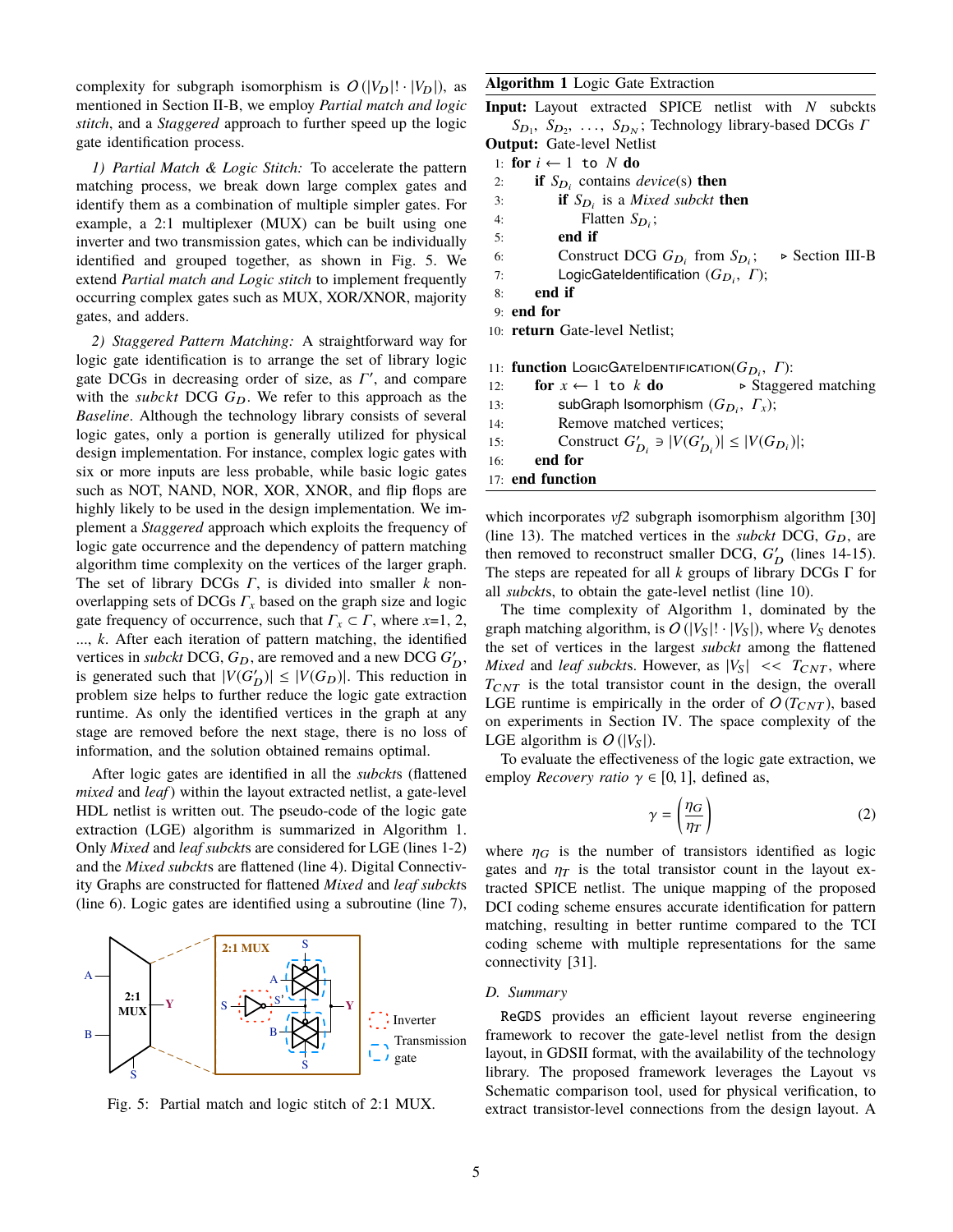unique representation for transistor-level affiliation, the DCI coding scheme, is developed to overcome the transistor terminal connectivity inconsistencies due to the absence of explicit power network information. Logic gates are identified using pattern matching to reconstruct the original gate-level netlist.

For an inside foundry attack, ReGDS framework significantly accelerates the process of layout RE to obtain gate-level netlist, in comparison to imaging-based RE schemes. Due to the utilization of the technology library in the proposed layout RE framework, it is applicable to all digital transistor-based logic styles and technologies. The effectiveness of our ReGDS framework is demonstrated and verified in Section IV.

The proposed layout RE framework, ReGDS, is developed to analyze the extent of design information retrievable by any third-party foundry, and thus assumes the availability of the standard cell library. However this might not always be the case. In the absence of the library, layout RE becomes very challenging without the layer, device and connectivity information, to retrieve transistor connections.

#### IV. REGDS METHODOLOGY & EVALUATION

Though the proposed ReGDS framework is applicable to all digital library-based logic styles, herein, we consider CMOS technology for evaluation. ISCAS benchmarks [32], [33] and the modules of Common Evaluation Platform (CEP) SoC platform [34], were employed to validate the proposed layout RE framework. Experiments were performed on a 4-core Linux machine powered by Intel i7-3770 CPU, running at 3.40GHz. All the circuits were synthesized using *Synopsys Design Compiler* [35] and physical implementation was facilitated through *Cadence Innovus* [28] tool to generate the layouts in GDSII format. Commercial *TSMC* 40*nm* library [36] was employed to emulate an insider foundry attack.

The extraction of transistor-level connectivity information from the design layout, using the LVS tool, is described in Section IV-A. Section IV-B reports the identification of logic gates from transistors to reconstruct the original gate-level netlist, using the custom C++ tool. A library independent version of the  $C++$  routine is open sourced<sup>1</sup>. Comparisons, in terms of runtime and recovery, have been made between the different connectivity coding schemes - TCI [31] and the proposed DCI schemes. Finally, Section IV-C concludes with empirical time and space complexity analysis for the proposed layout RE framework.

## *A. SPICE Netlist Extraction*

With the design layout, in GDSII format, and the technology library available, an inverter SPICE netlist was constructed to serve as the synthetic source database for all the experiments. *Mentor Graphics Calibre* LVS tool [27] was employed, in *hierarchical* mode, to extract the transistor-level connectivity information from the layout, in SPICE format. We refer to the time taken by the LVS tool as the *SPICE Netlist Extraction (SNE)* runtime and is in the order of  $O(M)$ , where *M* is the total hierarchical units in the layout. A post-processing step was performed on the layout extracted SPICE netlist, as mentioned in Section III-A, to facilitate logic gate extraction.

To validate the precision of the layout extracted netlist, LVS check was run to compare the former with the original gatelevel netlist. LVS check passed for all the circuits [32]–[34], affirming the complete extraction of transistor-level connectivity information from the layout.

## *B. Connectivity-based Logic Gate Extraction*

A custom tool was implemented in C++, for logic gate identification based on Algorithm 1. Using the proposed DCI coding scheme, we construct DCGs corresponding to the flattened *Mixed* and *leaf subckt*s in the layout extracted netlist. As the technology library contains several gates with both inverting and non-inverting variants, for example, NAND/AND, we construct DCGs only for the inverting variants and identify the non-inverting variant with an inverter, as AND+NOT for NAND. The DCGs for NAND/NOR/AOI logic gates were constructed instead of AND/OR/AO, and DCGs were constructed for other logic gates such as Flip Flops, adders and majority gates, that only have non-inverting variant. Thus we obtain a set of DCGs *Γ*, based on the logic gates in the technology library. With two sets of DCGs from the layout extracted netlist and the technology library, graph matching was done to recover the gate-level netlist as per Algorithm 1. We refer to the time taken by our custom tool as the *Logic Gate Extraction (LGE)* runtime.

While a *Baseline* approach arranges the logic gates in decreasing order of size to construct the set of technology library DCGs Γ', the proposed *Staggered* approach organizes the library gates into smaller *k* non-overlapping sets of DCGs  $\Gamma_x$ ,  $x = 1, 2, \ldots k$ , based on size and frequency of occurrence, such that *Γ<sup>x</sup>* ⊂ *Γ*. We compare the impact of *Staggered* approach on the *LGE* runtime on selected benchmark circuits [32]–[34], as tabulated in Table. II. It is important to note that both the approaches employ *Partial match & Logic stitch*, without which the runtime of *Baseline* approach would further increase. It is evident that the proposed *Staggered* approach outperforms the *Baseline* resulting in an average of <sup>1</sup>.5<sup>×</sup> runtime reduction across all the benchmarks.

The logic gate composition of sample ISCAS circuits [32], [33], for the original  $(\Omega)$  and the corresponding recovered (Υ) gate-level netlists are compared in Table III. It can be noticed that the number of complex gates, such as flip flops, XOR/XNOR, adders, multiplexers and majority gates, remain the same for both the original and recovered netlists. The difference in total logic gate count arises due to the difference in logic gates such as AND/OR, AND-OR-INVERT, inverters and buffers, caused by our initial consideration of inverting logic gate variants over their non-inverting counterparts.

We compare the performance of the proposed DCI coding scheme with the TCI coding scheme [31] in terms of *LGE* runtime, and the *Recovery ratio*  $\gamma$  as per Eqn. (2). The results of the experiments on all the considered circuits [32]–[34] were terminated after a timeout (*TO*) of 1 week and are

<sup>1</sup>https://github.com/rachelselinar/ReGDS-Logic-Gate-Extraction.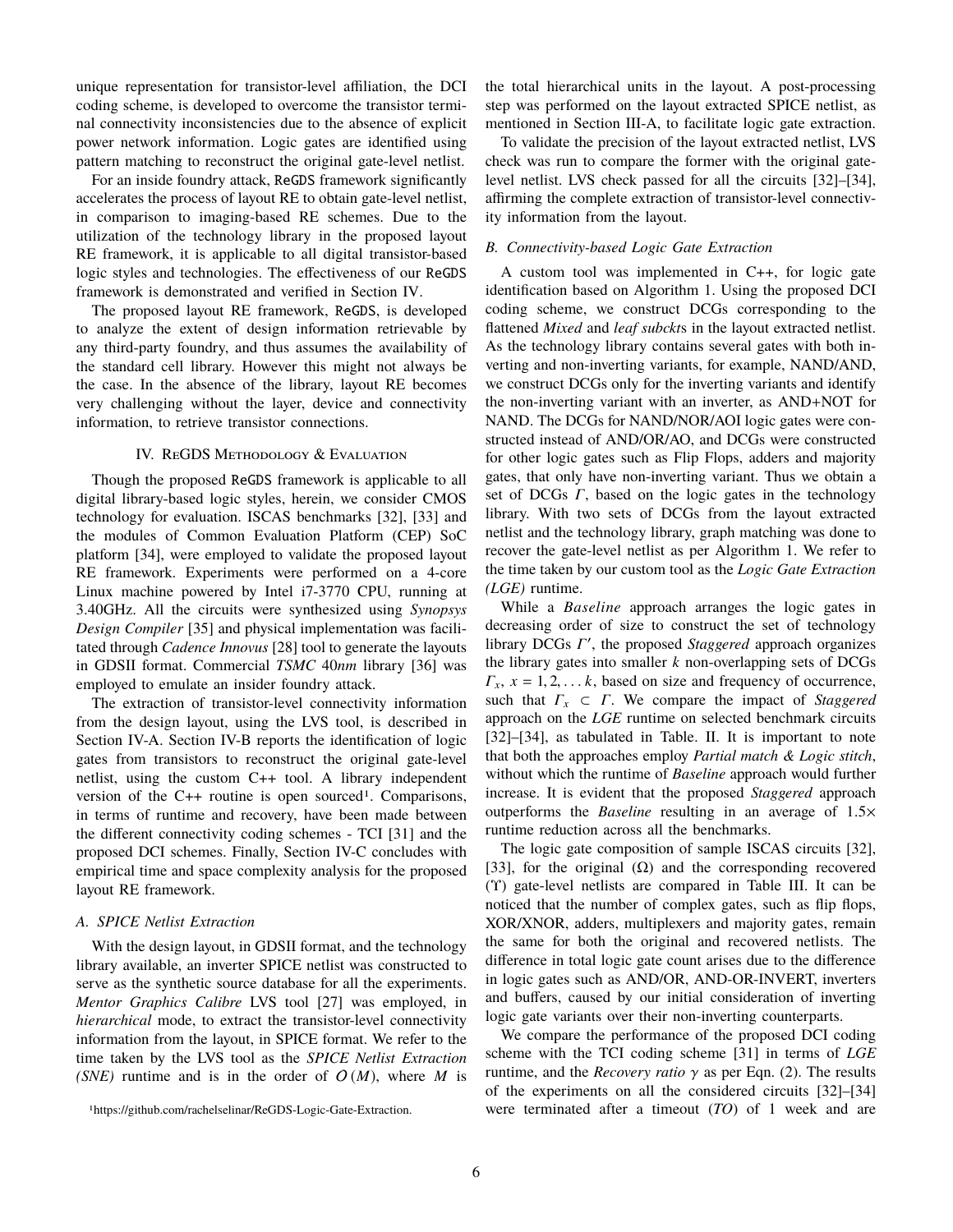TABLE II: Impact of Staggered approach on LGE runtime using the proposed DCI coding scheme.

|                     | $ISCAS'85^{[32]}$<br>Benchmark Suite |             |            |       | $ISCAS'89^{[33]}$ |             |             |             | $CEP^{[34]}$  |             |                    |       |              |
|---------------------|--------------------------------------|-------------|------------|-------|-------------------|-------------|-------------|-------------|---------------|-------------|--------------------|-------|--------------|
| Circuit             |                                      | c3540       | c5315      | c6288 | s953              | s1423       | s15850      | s35932      | <b>SHA256</b> | FIR         | IDFI               | RSA   | <b>RISCV</b> |
| #Transistors        |                                      | 2.28k       | 4.54k      | 8.94k | .82k              | .28k        | 19.5k       | 69.1k       | 87<br>.5k     | .18.6k      | .66M               | 2.48M | 7.37M        |
| LGE                 | <b>Baseline</b>                      | 0.3         | 0.22       | 0.5   | 0.13              | 0.3         | 2.5         | 0.7         | 3.5           |             | 485.0              | 265.0 | 1028.0       |
| Runtime $(s)$       | Staggered                            | 0.13        | 0.17       | 0.36  | 0.07              | 0.12        | 2.0         | 0.55        | 2.85          |             | $\overline{470.0}$ | 194.0 | 934.0        |
| Runtime Improvement |                                      | $2.3\times$ | $.3\times$ | . .4x | $.9\times$        | $2.5\times$ | $1.3\times$ | $1.3\times$ | $1.2\times$   | $1.2\times$ | $1.1\times$        | 1.4×  | 1.1×         |

tabulated in Table IV. Due to one-to-many mapping by the TCI coding scheme [31], only circuits with less than 3*k* transistors converge within the *TO* and the recovery ratio  $\gamma_{TCI}$ is less than <sup>0</sup>.<sup>5</sup> for all experiments. The bijective mapping of the proposed DCI coding scheme clearly outperforms the TCI coding scheme in terms of both recovery ratio  $\gamma_{DCI}$ and runtime. The empirical space complexity of the LGE algorithm, employing the proposed DCI coding scheme, for CEP modules [34] is recorded in Table V. The size of the design layout, in GDSII format, and the memory usage of LGE algorithm are listed with the total transistor count in the considered benchmark.

In summary, based on the results, it is evident that:

- As TCI coding scheme [31] results in one-to-many mappings, only an average of  $\gamma_{TCI}$  = 0.4, i.e., 40% of transistors are identified as simple logic gates, such as INV/NAND/NOR. However, the unique representation using the proposed DCI coding scheme ensures  $\gamma_{DCI}$  = <sup>1</sup>.0, i.e., 100% recovery of logic gates for all the circuits, facilitating the RE process.
- The *Recovery ratio* γ, directly affects the *LGE* runtime: the proposed DCI coding scheme always ensures better runtime than the TCI coding scheme, resulting in more than three orders of magnitude runtime difference.
- The proposed *Staggered* approach results in <sup>1</sup>.5<sup>×</sup> average runtime reduction in comparison to the *Baseline*, with *Partial match & Logic stitch* approach.
- Our ReGDS framework scales well for large designs, with *LGE* runtime of ∼16 minutes for the CEP RISCV [34] module with <sup>7</sup>.37M transistors.

| Circuit       |   | $#G$ ts | #FFs                     | #XRs           | #AOs | #NDRs | $\overline{\textbf{H}}$ IVBs | #Ots |
|---------------|---|---------|--------------------------|----------------|------|-------|------------------------------|------|
|               | Ω | 84      |                          |                | 44   | 19    | 21                           |      |
| c432          | r | 91      |                          |                | 43   | 21    | 27                           |      |
|               | Ω | 135     |                          | 24             | 79   | 23    | 8                            | 1    |
| c499          | Υ | 150     | $\overline{\phantom{0}}$ | 24             | 79   | 35    | 11                           | 1    |
|               | Ω | 333     |                          | 11             | 165  | 102   | 54                           | 1    |
| c3540         | Υ | 379     |                          | 11             | 165  | 107   | 95                           |      |
|               | Ω | 593     |                          | $\overline{2}$ | 28   | 268   | 75                           | 220  |
| c6288         | Υ | 602     |                          | $\overline{2}$ | 28   | 269   | 83                           | 220  |
|               | Ω | 71      | 15                       | $\overline{2}$ | 18   | 14    | 16                           | 6    |
| s349          | Υ | 81      | 15                       | $\overline{2}$ | 18   | 14    | 26                           | 6    |
|               | Ω | 171     | 32                       |                | 59   | 45    | 34                           | -    |
| s838          | Y | 193     | 32                       |                | 59   | 45    | 56                           | ۰    |
|               | Ω | 271     | 18                       |                | 110  | 99    | 44                           |      |
| s1196         | Υ | 290     | 18                       |                | 110  | 101   | 61                           |      |
|               | Ω | 326     | 74                       |                | 111  | 83    | 53                           | 4    |
| s1423<br>$ -$ | Υ | 372     | 74                       |                | 110  | 93    | 90<br>--                     | 4    |

TABLE III: Comparison of logic gate composition.

 $Ω$  and  $γ$  represent the original and corresponding recovered netlists. #**Gts**: Total logic gates; #**FFs**: Flip Flop count; #**XRs**: XOR/XNOR gates; #**AOs**: AND-OR/OR-AND gates; #**NDRs**: AND/NAND/OR/NOR gates; #**IVBs** represents total inverter and buffer count in circuit; #**Ots** represents complex gates such as adders, MUX and majority gates.

**Validation of Recovered Gate-level Netlist:** We verify the equivalence of the recovered gate-level netlist with the original netlist using *Cadence Conformal Logic Equivalence Checker* (LEC) [28]. For all the considered circuits [32]–[34], LEC check passed to ensure the functional equivalence between the original and recovered netlists. Equivalence checking for some of the CEP modules such as *IDFT, DFT, RSA* and *RISCV* [34], containing more than 10k flip flops, was not feasible at the top level due to the large number of unmapped flip flop points (> 10k), and is beyond the scope of this work. Instead subunit implementation and verification was done to ensure equivalence between original and recovered netlists.

## *C.* ReGDS *Overall Assessment*

The overall runtime of the ReGDS framework, comprising of the *SPICE Netlist Extraction* (*SNE*) and *Logic Gate Extraction* (*LGE*) runtimes, for selected benchmark circuits [32]–[34] is plotted in Fig. 6. *SNE* runtime refers to the time taken by the LVS tool in *hierarchical* mode, to obtain the layout extracted netlist. *LGE* runtime is the time required by our custom tool, employing the proposed DCI coding scheme, to identify logic gates and recover the original netlist.

The *SNE* runtime depends on the total number of *subckt*s or hierarchical levels in the layout extracted netlist. For example, consider the ISCAS and CEP benchmark circuits [33], [34] containing 19k to 69k transistors: *s15850* contains 189 *subckt*s and has larger *SNE* runtime, while *s38417* and *s35932*, containing 86 and 46 *subckt*s, respectively, have lower *SNE* runtime. Similary *AXI2WB* with higher *subckt* count of 183, has larger *SNE* runtime in comparison to *DES3* and *MD5* modules with 125 and 96 *subckt*s, respectively.

On the other hand, due to the hierarchical nature of the layout extracted netlist, the *LGE* runtime depends on the size of the largest *subckt*, among flattened *Mixed* and *leaf subckt*s. For instance, though CEP modules *IDFT* and *DFT* have similar transistor count of <sup>1</sup>.<sup>6</sup> million transistors, IDFT module has significantly larger *LGE* runtime compared to the latter. This is due to the presence of 8 large flattened *subckt*s in *IDFT*, each containing about 100k instances, while *DFT* only contains 3 large flattened *subckt*s of similar size.

Thus the proposed layout RE framework unveils the possibility of any third-party foundry to completely reverse engineer the design layout and recover the original gate-level netlist. In addition, ReGDS framework accelerates the reverse engineering process at the foundry, in comparison to traditional imagingbased RE schemes. On a further note, advanced process technologies should not affect the LGE runtime as it depends on the size of the largest *subckt*, among *Mixed* and *leaf subckt*s.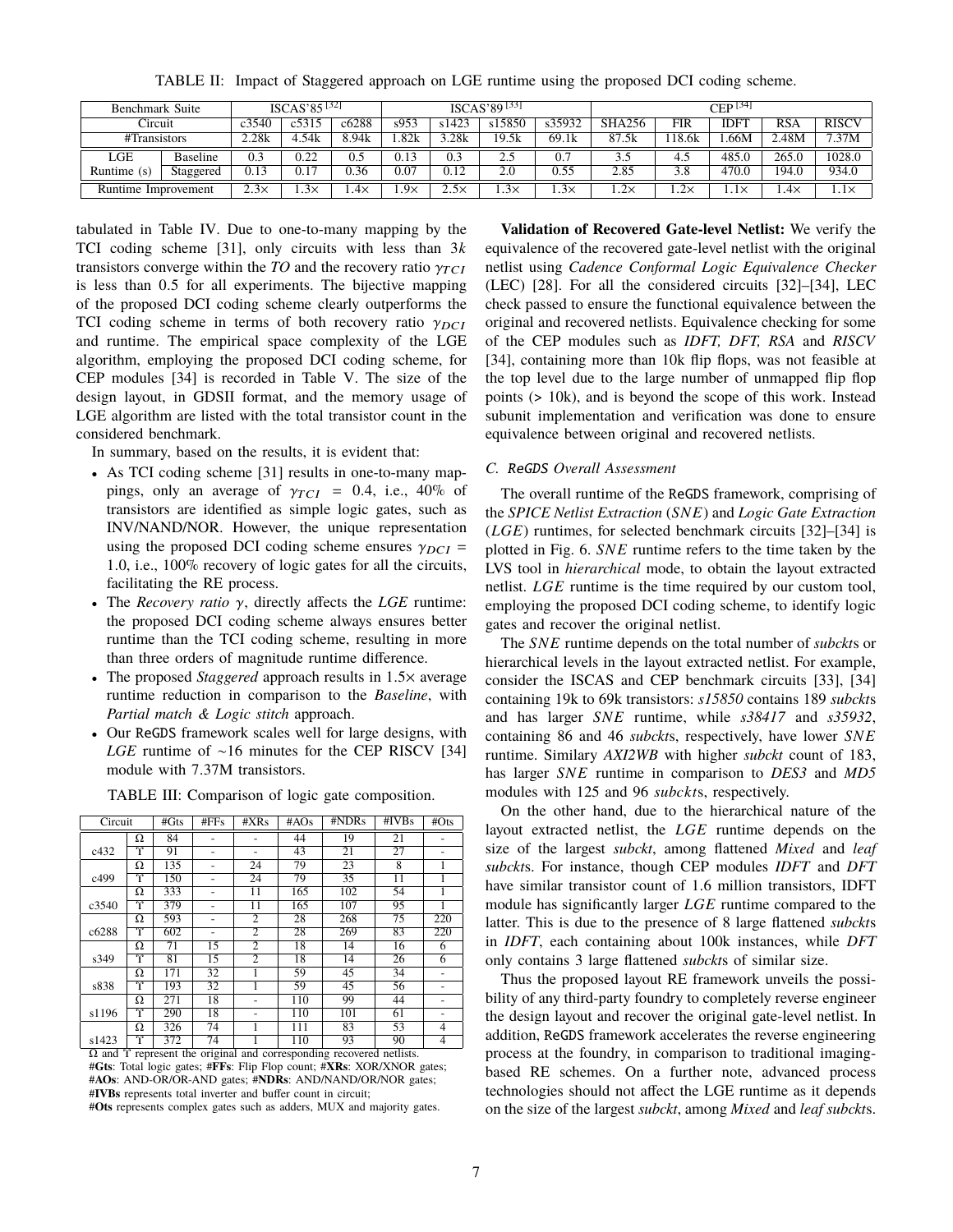| Benchmark                                                                                                                 |                           |              |                          | TCI Coding Scheme <sup>[31]</sup> |                              | <b>DCI</b> Coding Scheme |                  | Runtime Impr. $†$        |  |  |
|---------------------------------------------------------------------------------------------------------------------------|---------------------------|--------------|--------------------------|-----------------------------------|------------------------------|--------------------------|------------------|--------------------------|--|--|
| Suite                                                                                                                     | Circuit                   | #Transistors | #FFs                     | $\overline{\text{Runtime}}$ (s)   | $\gamma_{TCI}$               | Runtime $(s)$            | $\gamma_{DCI}$   | DCI vs TCI               |  |  |
|                                                                                                                           | c432                      | 478          |                          | $\overline{32}$                   | 0.26                         | 0.02                     | $\overline{1.0}$ | $\overline{3.2\times}$   |  |  |
|                                                                                                                           | c1908                     | 982          | $\overline{\phantom{a}}$ | 2,391                             | 0.42                         | 0.12                     | $1.0\,$          | $4.3\times$              |  |  |
|                                                                                                                           | c880                      | 1,076        |                          | 2,472                             | 0.38                         | 0.05                     | 1.0              | $4.7\times$              |  |  |
|                                                                                                                           | c1355                     | 1,394        |                          | 15,031                            | 0.42                         | 0.03                     | 1.0              | $5.7\times$              |  |  |
| ISCAS'85 <sup>[32]</sup>                                                                                                  | c499                      | 1,410        |                          | 173,612                           | 0.34                         | 0.03                     | 1.0              | $6.7\times$              |  |  |
|                                                                                                                           | c2670                     | 1,962        |                          | 4,708                             | 0.41                         | 0.09                     | 1.0              | $4.7\times$              |  |  |
|                                                                                                                           | c3540                     | 2,280        |                          | 91,454                            | 0.31                         | 0.13                     | 1.0              | $5.8\times$              |  |  |
|                                                                                                                           | c5315                     | 4,541        |                          | TO                                | $\Box$                       | 0.17                     | 1.0              | $\overline{\phantom{a}}$ |  |  |
|                                                                                                                           | c6288                     | 8,942        |                          | TO                                | $\qquad \qquad \blacksquare$ | 0.36                     | 1.0              |                          |  |  |
|                                                                                                                           | s386                      | 486          | $\overline{6}$           | 79                                | 0.41                         | 0.02                     | 1.0              | $3.6\times$              |  |  |
|                                                                                                                           | s349                      | 734          | 15                       | 1,879                             | 0.44                         | 0.03                     | $1.0\,$          | $4.8\times$              |  |  |
|                                                                                                                           | s420                      | 756          | 16                       | 63                                | 0.44                         | 0.03                     | 1.0              | $3.3\times$              |  |  |
|                                                                                                                           | s510                      | 820          | $\sqrt{6}$               | 1,905                             | 0.32                         | 0.04                     | 1.0              | $4.7\times$              |  |  |
|                                                                                                                           | s400                      | 872          | 21                       | 146                               | 0.48                         | 0.03                     | 1.0              | $3.7\times$              |  |  |
|                                                                                                                           | s526                      | 922          | 21                       | 3,344                             | 0.45                         | 0.03                     | 1.0              | $5.0\times$              |  |  |
|                                                                                                                           | s838                      | 1,530        | 32                       | 14,157                            | 0.44                         | 0.06                     | 1.0              | $5.4\times$              |  |  |
| ISCAS'89 <sup>[33]</sup>                                                                                                  | s953                      | 1,824        | 29                       | 33,034                            | 0.46                         | 0.07                     | 1.0              | $5.7\times$              |  |  |
|                                                                                                                           | s1488                     | 1,860        | 6                        | 89,394                            | 0.32                         | 0.04                     | 1.0              | $6.3\times$              |  |  |
|                                                                                                                           | s1196                     | 1,908        | 18                       | 20,785                            | 0.38                         | $0.07\,$                 | 1.0              | $5.5\times$              |  |  |
|                                                                                                                           | s1423                     | 3,282        | 74                       | ${\cal T} {\cal O}$               | ÷,                           | 0.12                     | 1.0              |                          |  |  |
|                                                                                                                           | s13207                    | 9.725        | 270                      | TO                                |                              | 0.55                     | 1.0              |                          |  |  |
|                                                                                                                           | s15850                    | 19,480       | 451                      | ${\cal T} {\cal O}$               |                              | 2.0                      | 1.0              |                          |  |  |
|                                                                                                                           | s38417                    | 63,340       | 1,564                    | TO                                |                              | 1.43                     | 1.0              |                          |  |  |
|                                                                                                                           | s35932                    | 69,156       | 1,728                    | ${\cal T} {\cal O}$               | ÷.                           | 0.55                     | 1.0              |                          |  |  |
|                                                                                                                           | WB <sub>2</sub> AXI       | 9,344        | 188                      | $\overline{TO}$                   |                              | 0.6                      | $\overline{1.0}$ |                          |  |  |
|                                                                                                                           | DES <sub>3</sub>          | 25,240       | 394                      | TO                                | ä,                           | 3.5                      | 1.0              |                          |  |  |
|                                                                                                                           | AXI2WB                    | 30,496       | 760                      | ${\cal T} {\cal O}$               |                              | 4.8                      | 1.0              |                          |  |  |
|                                                                                                                           | MD5                       | 69,400       | 784                      | TO                                |                              | 2.05                     | 1.0              |                          |  |  |
|                                                                                                                           | <b>SHA256</b>             | 87,456       | 1,556                    | TO                                |                              | 2.85                     | 1.0              |                          |  |  |
|                                                                                                                           | <b>FIR</b>                | 118,614      | 2,608                    | TO                                |                              | 3.8                      | 1.0              |                          |  |  |
| CEP <sup>[34]</sup>                                                                                                       | <b>IIR</b>                | 132,242      | 2,831                    | ${\cal T} {\cal O}$               |                              | 4.65                     | 1.0              |                          |  |  |
|                                                                                                                           | <b>AES128</b>             | 1,224,034    | 6,726                    | TO                                |                              | 31.0                     | 1.0              |                          |  |  |
|                                                                                                                           | <b>GPS</b>                | 1,463,746    | 9,213                    | TO                                |                              | 21.0                     | 1.0              |                          |  |  |
|                                                                                                                           | AES192                    | 1,480,104    | 9,382                    | TO                                |                              | 12.0                     | 1.0              |                          |  |  |
|                                                                                                                           | $\text{IDFT}^{\diamond}$  | 1,661,567    | 42,819                   | ${\cal T} {\cal O}$               |                              | 470.0                    | 1.0              |                          |  |  |
|                                                                                                                           | $\mathrm{DFT}^\diamond$   | 1,663,389    | 42,815                   | ${\cal T} {\cal O}$               |                              | 154.0                    | 1.0              |                          |  |  |
|                                                                                                                           | $RSA^{\diamond}$          | 2,483,773    | 58,034                   | ${\cal T} {\cal O}$               |                              | 194.0                    | 1.0              |                          |  |  |
|                                                                                                                           | <b>RISCV</b> <sup>o</sup> | 7,374,469    | 185,849                  | TO                                | ÷.                           | 934.0                    | 1.0              |                          |  |  |
| $Avg*$                                                                                                                    | $\blacksquare$            |              |                          | $\Box$                            | 0.39                         | ÷,                       | 1.0              | $5.1\times$              |  |  |
| <sup>†</sup> The runtime improvement for the proposed DCI coding scheme is represented as orders of magnitude difference. |                           |              |                          |                                   |                              |                          |                  |                          |  |  |

TABLE IV: Recovery and runtime evaluation of TCI<sup>[31]</sup> and the proposed DCI coding schemes.

 $\degree$ These benchmark circuits have more than  $10<sup>4</sup>$  unmapped flip flops and equivalence verification was done at subunit level.

The average values are computed for the available entries.  $#FFs$  is the total flip flop count in circuit. Timeout( $TO$ ) > 1 week.

TABLE V: Memory usage of LGE algorithm using the proposed DCI coding scheme on CEP benchmarks  $^{[34]}$ .

| Circuit                                                                                                                               | DES3   | <b>SHA256</b> | <b>FIR</b> | IIR     | AES128   | AES192   | IDFT     | DFT      | <b>RSA</b> | <b>RISCV</b> |
|---------------------------------------------------------------------------------------------------------------------------------------|--------|---------------|------------|---------|----------|----------|----------|----------|------------|--------------|
| #Transistors                                                                                                                          | 25,240 | 87.456        | 18.614     | 132,242 | .224.034 | .480.104 | .661.567 | .663.389 | 2.483.773  | 7.374,469    |
| $GDS^{\dagger}$<br>(MB)                                                                                                               | 3.4    | 8.9           |            | 9.4     | 252.8    | 301.1    | 16.4     | 116.8    | 217.5      | 738.2        |
| $MU^{\star}$<br>(MB)<br>293.7<br>1291.5<br>437.4<br>435.5<br>501.8<br>37.1<br>454.5<br>37.6<br>43.3<br>41.5                           |        |               |            |         |          |          |          |          |            |              |
| $\mathbf{G}\mathbf{D}\mathbf{S}^{\dagger}$<br>refers to the file size (in Mega Bytes) of the generated design layout in GDSII format. |        |               |            |         |          |          |          |          |            |              |

refers to the file size (in Mega Bytes) of the generated design layout in GDSII format.

**MU**? refers to the total memory (in Mega Bytes) used by the LGE algorithm.

The impact of increased design rules in advanced process technologies on SNE runtime requires further investigation.

#### V. ReGDS on Obfuscated Designs

The intention of this section is to evaluate the influence of layout reverse engineering on obfuscated design layout and to examine if the hierarchical differences between the original netlist (logical) and layout RE'd netlist (physical), challenge the retrieval process. ReGDS can also be employed on obfuscated design layout to retrieve the obfuscated netlist,

on which attacks like SAT [22] could be applied to recover the original netlist. The influence of IC camouflaging and Logic locking schemes on layout RE are discussed in Section V-A and Section V-B, respectively. While Split Manufacturing [26] is generally employed when the foundry is considered to be vicious, our work extends to any third-party foundry irrespective of its trustworthiness.

## *A. IC Camouflaging*

We consider camouflaging of the original design by employing look-alike standard cell layout implementations [19],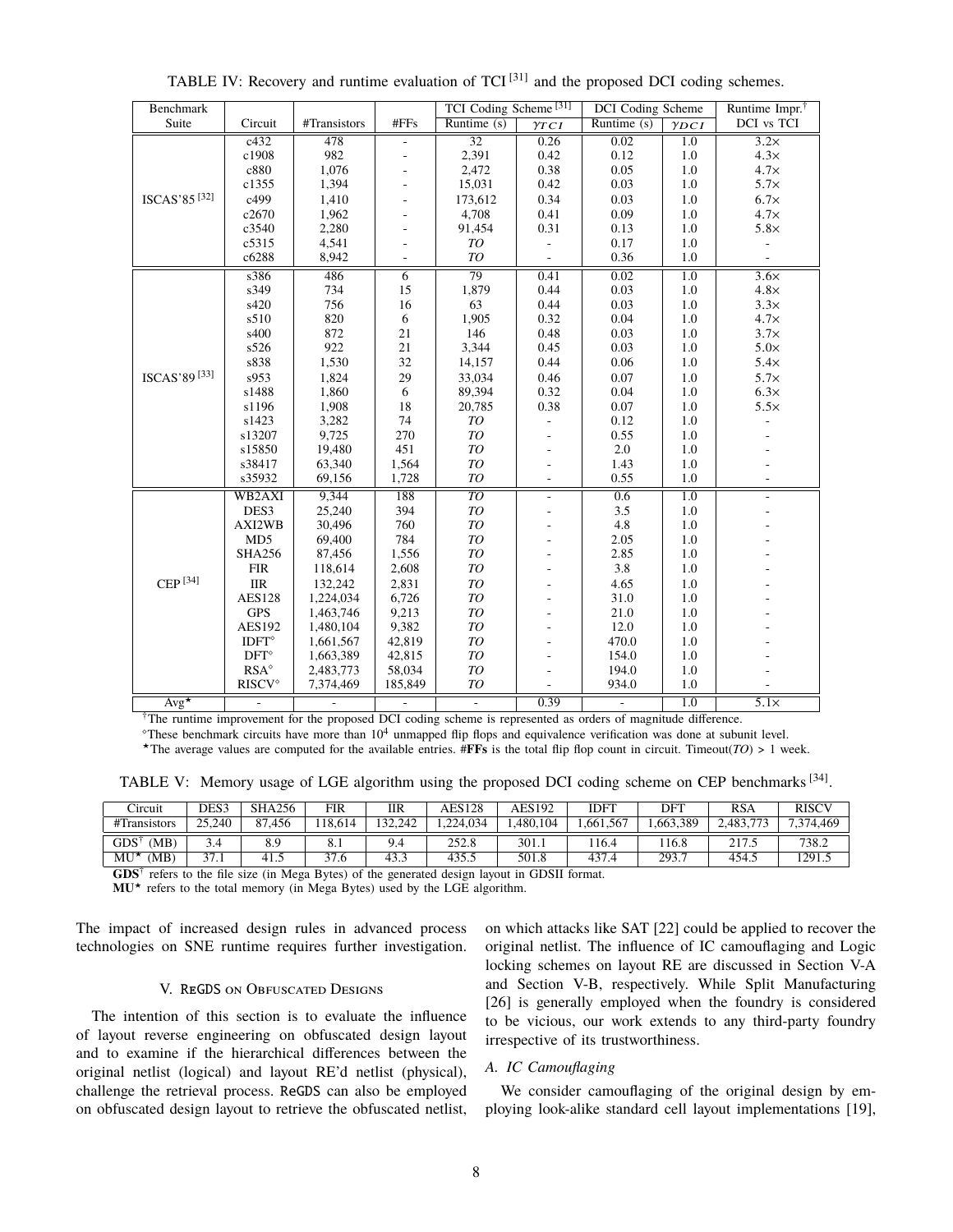

Fig. 6: ReGDS framework overall runtime.

[20]. The look-alike standard cells are appended to the technology library during physical implementation. Though imagingbased RE schemes, post-fabrication, are hampered due to the look-alike cells in the layout, the foundry has complete control on the implementation. As ReGDS considers the technology library as an input, to which the layout look-alike standard cells have been appended, the layout RE is not affected due to stand-alone camouflaging schemes.

The ReGDS graph formulation represents transistors as graph nodes with labels to differentiate their types. The formulation could be further extended to incorporate additional elements. Other camouflaging schemes that utilize dummy vias [37], varying functionalities based on device threshold voltage [38], etc., require further investigation and are interesting future directions to explore. Nevertheless, we speculate that dummy contacts or vias could be represented as resistors or capacitors.

#### *B. Logic Locking*

Logic locking aspires to lock the original circuit, with additional functionality and key inputs, rendering it non-functional without the original key [21]. To evaluate the effectiveness of the proposed ReGDS framework on locked design layouts, we consider ISCAS combinational benchmark *c*499 [32] and apply random MUX and random XOR/XNOR locking schemes [21], for different key sizes: 12, 24, 61 and 122 bits. Synthesis and physical implementation was facilitated through *Synopsys Design Compiler* [35] and *Cadence Innovus* [28] tools, respectively, to generate layouts in GDSII format. Commercial *TSMC* 40*nm* library [36] was employed for these experiments. The proposed ReGDS framework was applied to the layouts of locked designs to recover the obfuscated gate-level netlists, on

which SAT attack [22] was applied to completely recover the key and thereby the original design.

The experimental results are tabulated in Table VI, where *%Tcnt* refers to the total transistor count ratio with respect to the original unlocked *c499* benchmark circuit with 1410 transistors, and *Key Recovery* refers to the extent of original key recovered. We observe an increase in deobfuscation runtime with increasing key size, especially for random XOR/XNOR locking scheme. However, the increasing key size and the number of transistors in the obfuscated design layout, only marginally increase the RE runtime. Thus gate-level obfuscation schemes do not increase the complexity of reverse engineering for the ReGDS framework.

Similarly, a third-party foundry could also reverse engineer obfuscated design layouts to obtain the obfuscated gate-level netlist, using ReGDS, on which SAT [22], approximate [23], [24] or genetic algorithm based [25] attacks could be applied to recover the original design intent.

TABLE VI: ReGDS on locked ISCAS benchmark *c*499.

| Locking |           | Key  |       | $RE$ Runtime $(s)$ |       | Key     |
|---------|-----------|------|-------|--------------------|-------|---------|
| scheme  | $\%$ Tcnt | size | ReGDS | <b>SAT</b>         | Total | size    |
| None    | 1.00      |      | 4.03  |                    | 4.03  |         |
|         | 1.32      | 12   | 4.04  | 0.05               | 4.09  | 100%    |
| Random  | 1.40      | 24   | 4.04  | 0.07               | 4.11  | $100\%$ |
| MUX     | 1.81      | 61   | 4.06  | 0.08               | 4.14  | 100%    |
|         | 2.30      | 122  | 4.08  | 0.15               | 4.23  | 100%    |
|         | 1.32      | 12   | 4.04  | 0.05               | 4.09  | 100%    |
| Random  | 1.40      | 24   | 4.04  | 0.07               | 4.11  | $100\%$ |
| XOR     | 1.73      | 61   | 4.05  | 6.30               | 10.35 | 100%    |
|         | 2.35      | 122  | 5.08  | 9.00               | 14.08 | 100%    |